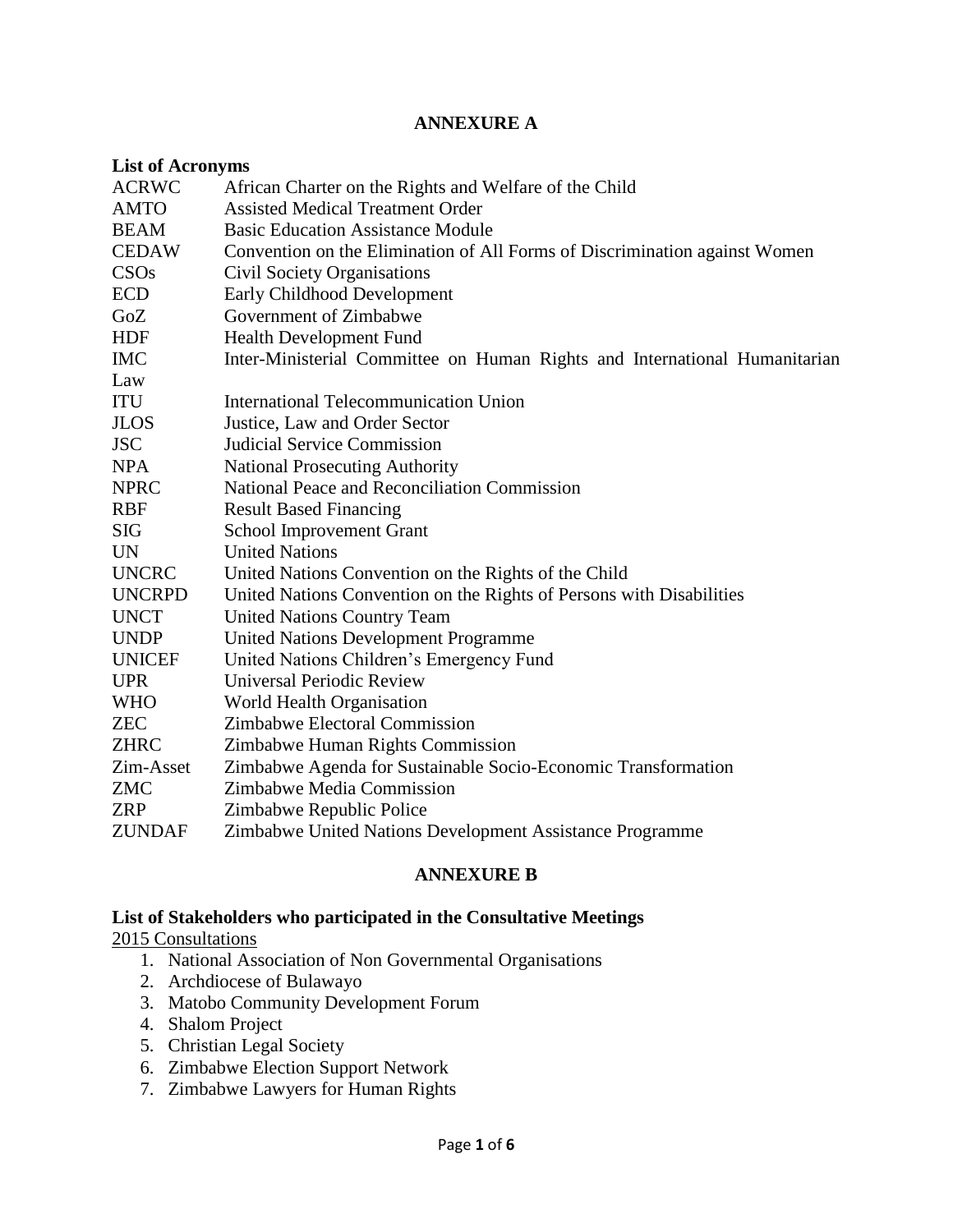- 8. Zimrights
- 9. Institute for Rural Technologies
- 10. Rising Hope Foundation
- 11. South Western Region Gender network
- 12. Family Aids Care Trust
- 13. Carltin Consultancy Media House
- 14. Centre for Research and Development
- 15. Takunda Development Trust
- 16. Midlands Aids Service Organisation
- 17. Rural Unity for Development Organisation
- 18. Zimbabwe Women's Bureau
- 19. Simukai Child Protection
- 20. Young Emisary for Social Transformation
- 21. Zimbabwe Association for Crime Prevention and Rehabilitation of the Offender
- 22. Zimbabwe Assocition of the Visually Handicapped
- 23. Zimbabwe Christian Alliance
- 24. Youth Dialogue Zimbabwe
- 25. Padare Men's Forum
- 26. Zimbabwe Organisation for the Youth in Politics
- 27. WICO Zimbabwe
- 28. The Aids and Arts Foundation Zimbabwe
- 29. Young Women Christian Association of Zimbabwe
- 30. Mutasa Youth Forum
- 31. Window of Hope
- 32. Batanai HIV Aids Support Organisation
- 33. Rural Youth Together
- 34. Junior Achievement Zimbabwe
- 35. Masvingo Agenda
- 36. Federation for Disabled Persons in Zimbabwe
- 37. Youth Dialogue Zimbabwe
- 38. Progressive Trust Union Zimbabwe
- 39. Community Based Aid Programme
- 40. Heal Africa Trust
- 41. Advocacy and Treatment Literacy Trust
- 42. Legal Resources Foundation
- 43. Women's Coalition of Zimbabwe
- 44. Law Society of Zimbabwe
- 45. United Nations Development Programme
- 46. International Labour Organisation
- 47. Justice for Children Trust
- 48. Zimbabwe Catholic Bishops Conference
- 49. Zimbabwe Human Rights Commission
- 50. UNAIDS
- 51. Zimbabwe Lawyers for Human Rights
- 52. Media Institute of Southern Africa Zimbabwe
- 53. Legal Resources Foundation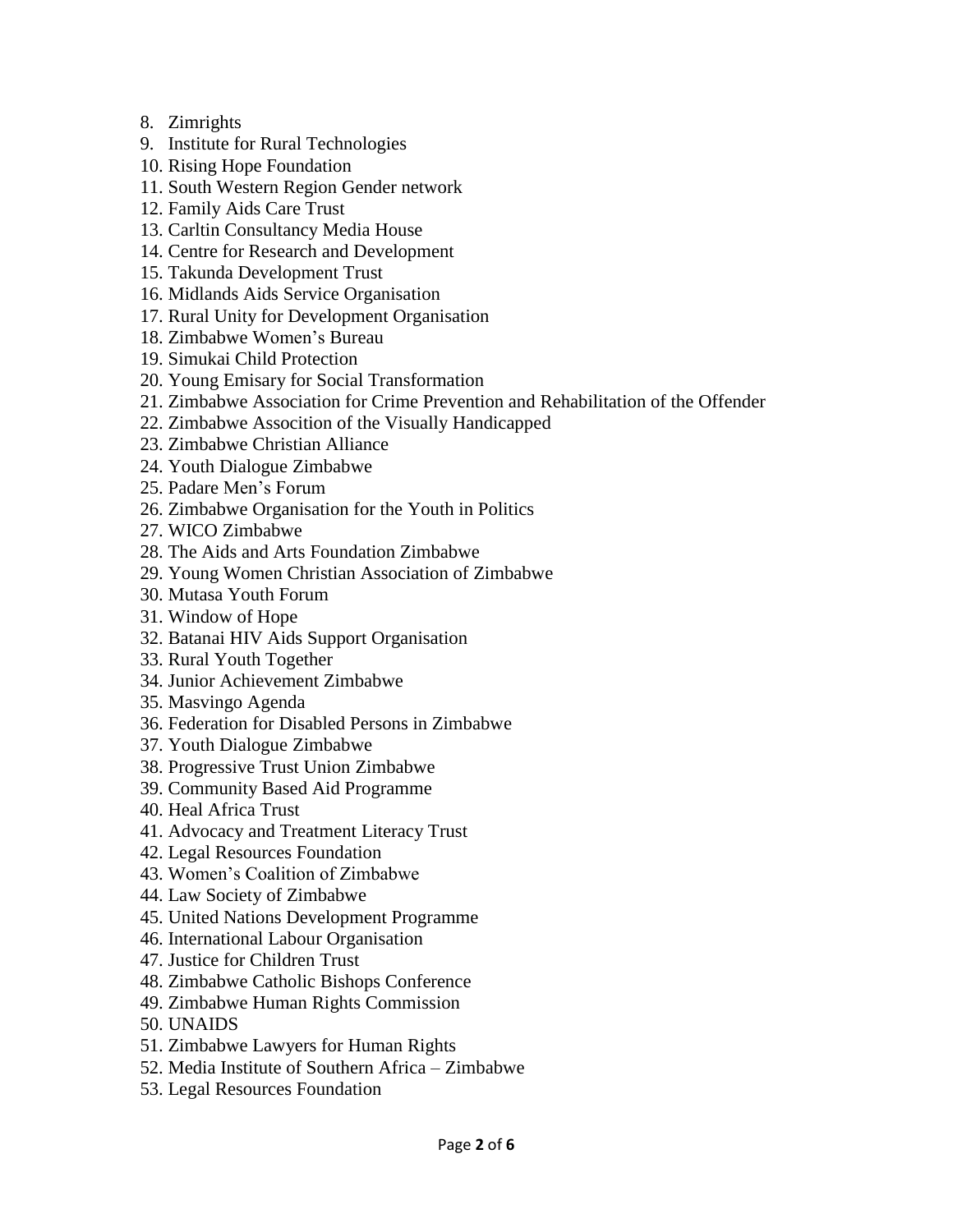- 54. United Nations High Commissioner for Refugees
- 55. National Association for Non-Governmental Organisations
- 56. Organ on National Healing, Reconciliation and Integration
- 57. Members of Parliament
- 58. Zimbabwe Anti-Corruption Commission
- 59. Zimbabwe Human Rights NGO Forum
- 60. Centre for Peace Initiative in Africa
- 61. Zimbabwe Congress of Trade Unions
- 62. Zimbabwe Media Commission
- 63. Women's Coalition of Zimbabwe
- 64. New Ziana
- 65. Zimbabwe Women Lawyers' Association
- 66. Zimbabwe Aids Network
- 67. Action Aid Zimbabwe
- 68. Zimbabwe National Council for the Welfare of Children
- 69. National Council of Disabled Persons of Zimbabwe
- 70. Catholic Commission for Justice and Peace in Zimbabwe
- 71. Zimbabwe Electoral Commission
- 72. Zimpapers

#### 2016 Consultations

- 1. United Nations Development Programme
- 2. Youth Dialogue Zimbabwe
- 3. Batanai HIV Aids Service Organisation (Masvingo)
- 4. Zimbabwe Prison Oriented Orphans Care
- 5. Mutasa Youth Forum
- 6. Family Aids Care Trust
- 7. President's Department
- 8. Freedom for the Disabled Persons Zimbabwe
- 9. Friends for Matibi
- 10. Progressive Teachers' Union
- 11. African Diamond Producers Association
- 12. Christian Alliance Zimbabwe
- 13. Carltin Consultancy
- 14. ZimRights
- 15. Conscious Youth Movement
- 16. Open Forum and Capacity Development Initiative Zimbabwe
- 17. Alpha cottages Childrens' Home
- 18. Zim Inter Africa News Agency
- 19. Masvingo Agenda
- 20. Simukai CPP
- 21. Nhaka World View Trust
- 22. New Ziana Pungwe News
- 23. Civic Education Network Trust
- 24. Takunda Development Trust
- 25. Zimbabwe Aids Networs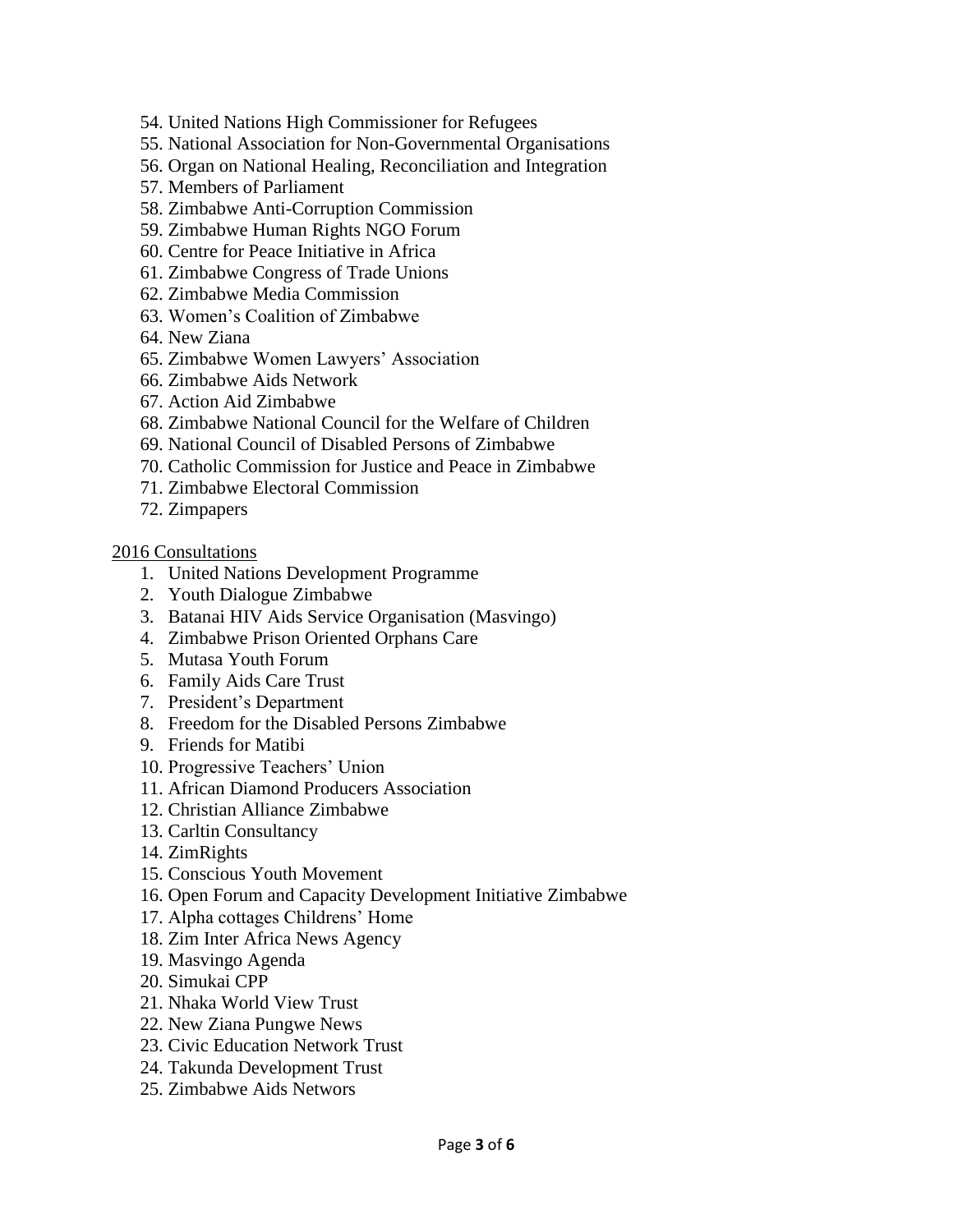- 26. Window of HIV and AIDS Organisation
- 27. Zimbabwe Association for Crime Prevention and Rehabilitation of the Offender
- 28. Rural Unity for Development Organisation
- 29. Newsday Newspaper
- 30. Zimbabwe Women's Bureau
- 31. Organ for National Healing, Reconciliation and Integration
- 32. Zimbabwe Electoral Commission
- 33. National Prosecuting Authority
- 34. Childline Zimbabwe
- 35. Zimbabwe Congress of Trade Unions
- 36. Women's Coalition of Zimbabwe
- 37. Autoease Communications
- 38. Espick Investment
- 39. Terres Des Hommes Germany
- 40. Zimbabwe Human Rights Commission
- 41. Federation of Disabled Persons in Zimbabwe
- 42. Save the Children
- 43. UNICEF
- 44. National Association of Non-Governmental Organisations
- 45. Zimbabwe Lawyers for Human Rights
- 46. Zimbabwe National Council for Welfare of Children
- 47. Plan International
- 48. Zimbabwe Institute for Rural Development
- 49. Women and Law in Southern Africa, Zimbabwe
- 50. Catholic News
- 51. African Diamonds Producers Association
- 52. Sustainable Solutions for Women
- 53. United Nations High Commissioner for Refugees
- 54. Justice for Children
- 55. Zimbabwe Women's Lawyers Association
- 56. The Aids and Arts Foundation Zimbabwe
- 57. Trinity Project
- 58. Matibo community Development Forum
- 59. Shalom Project
- 60. Women Institute for Development
- 61. Christian Legal Society
- 62. Institute for Rural Technologies

#### **ANNEXURE C**

### **New Courthouses**

- 1. Esigodini Matabeleland South Province
- 2. Nkayi Matabeleland North Province
- 3. Mutasa Manicaland Province
- 4. Mutoko Mashonaland East Province
- 5. Norton Mashonaland West Province
- 6. Chiredzi Masvingo Province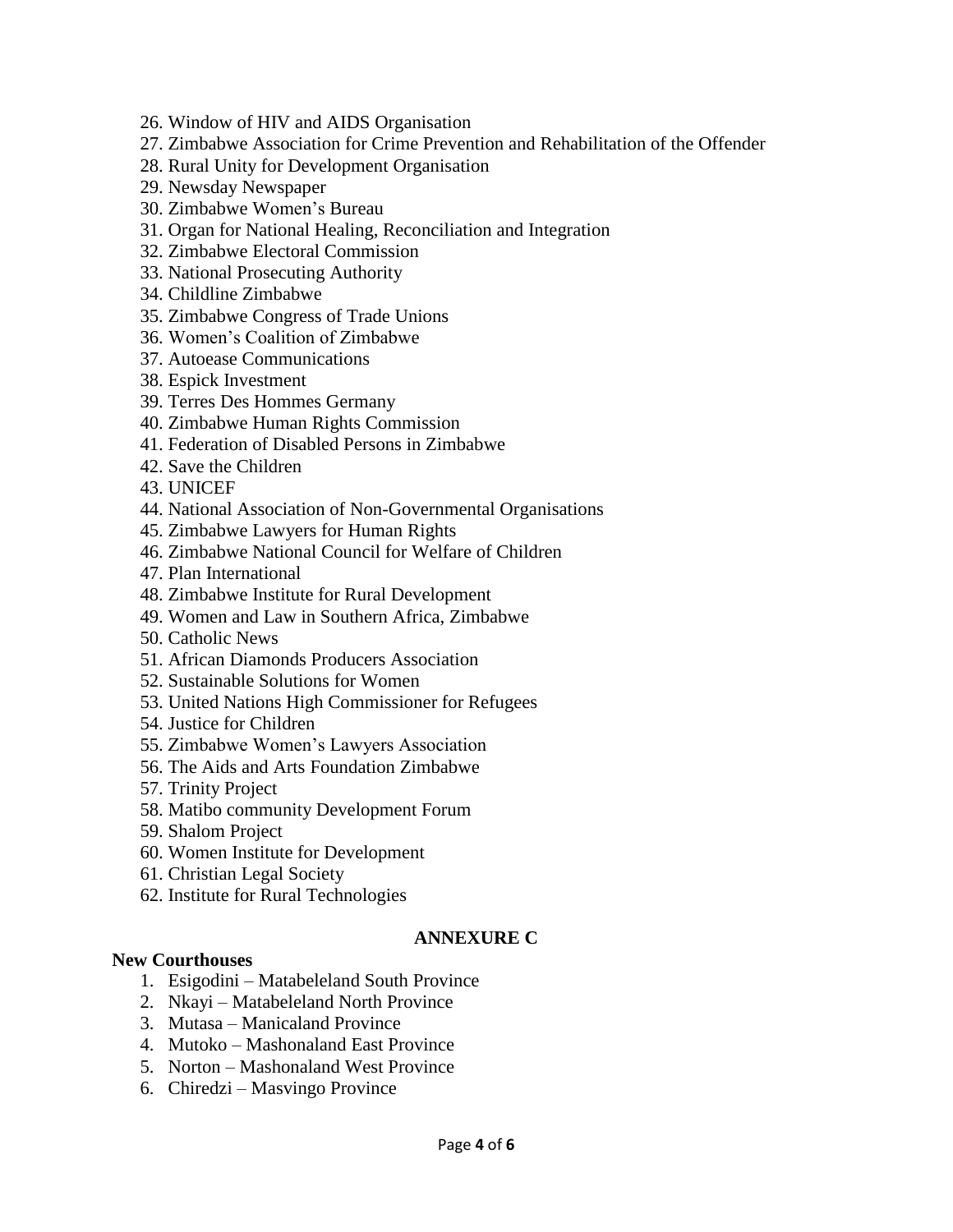- 7. Tsholotsho Matabeleland North Province
- 8. Murehwa Mashonaland East Province
- 9. Guruve Mashonaland Central Province

## **ANNEXURE D**

#### **Additional statistical information on the implementation of the right to health**

- 95.5% of health facilities are functional to provide comprehensive health services, including basic and comprehensive emergency obstetric and neo-natal care.
- 1 479 out of 1 560 comprehensive HIV testing and counselling sites are in operation.
- 63.93% of children and 62.7% of adults in need of ART were receiving treatment as of December 2014.
- 78.91% of HIV positive pregnant women receive ART (2013) for Prevention of Mother to Child Transmission (PMTCT).
- All immunisations are administered free of charge to children under five years.
- Full vaccination coverage has increased from 63 percent in 2005/6 (ZDHS 2005/6) to 69.2 percent in 2014 according to the Multiple Indicator Cluster Survey (MICS) 2014.
- Shelters for pregnant women awaiting delivery, have been completed countrywide and 25 sites are being worked on. These shelters were created in order to improve institutional deliveries as well as to increase skilled attendance at birth, thereby reducing maternal morbidity and mortality.
- There were 393 444 visits for the  $4<sup>th</sup>$  antenatal care visit in 2013 and 33 878 visits were recorded for January 2014 and 401 636 for the first ANC visit.
- The country managed to conduct three mass distributions of long-lasting insecticidal net LLINs targeting every sleeping space per household (universal access). The country has introduced routine distribution of LLINs targeting children through EPI (measles vaccine at 9 months) and primary schools (grades 3 and 6), pregnant women (at first antenatal care booking) as well as communities through the voucher system. By the end of 2014 ownership coverage of LLINs was 98% in all malaria transmission areas.

# **ANNEXURE E**

The Mid-Term Report submitted by the Government of Zimbabwe to the Human Rights Council is accessible from the following link:

<http://www.ohchr.org/EN/HRBodies/UPR/Pages/UPRImplementation.aspx>(last accessed 16 May 2016)

# **ANNEXURE F**

The Constitution of Zimbabwe Amendment (No. 20) Act 2013 is accessible from the following link: